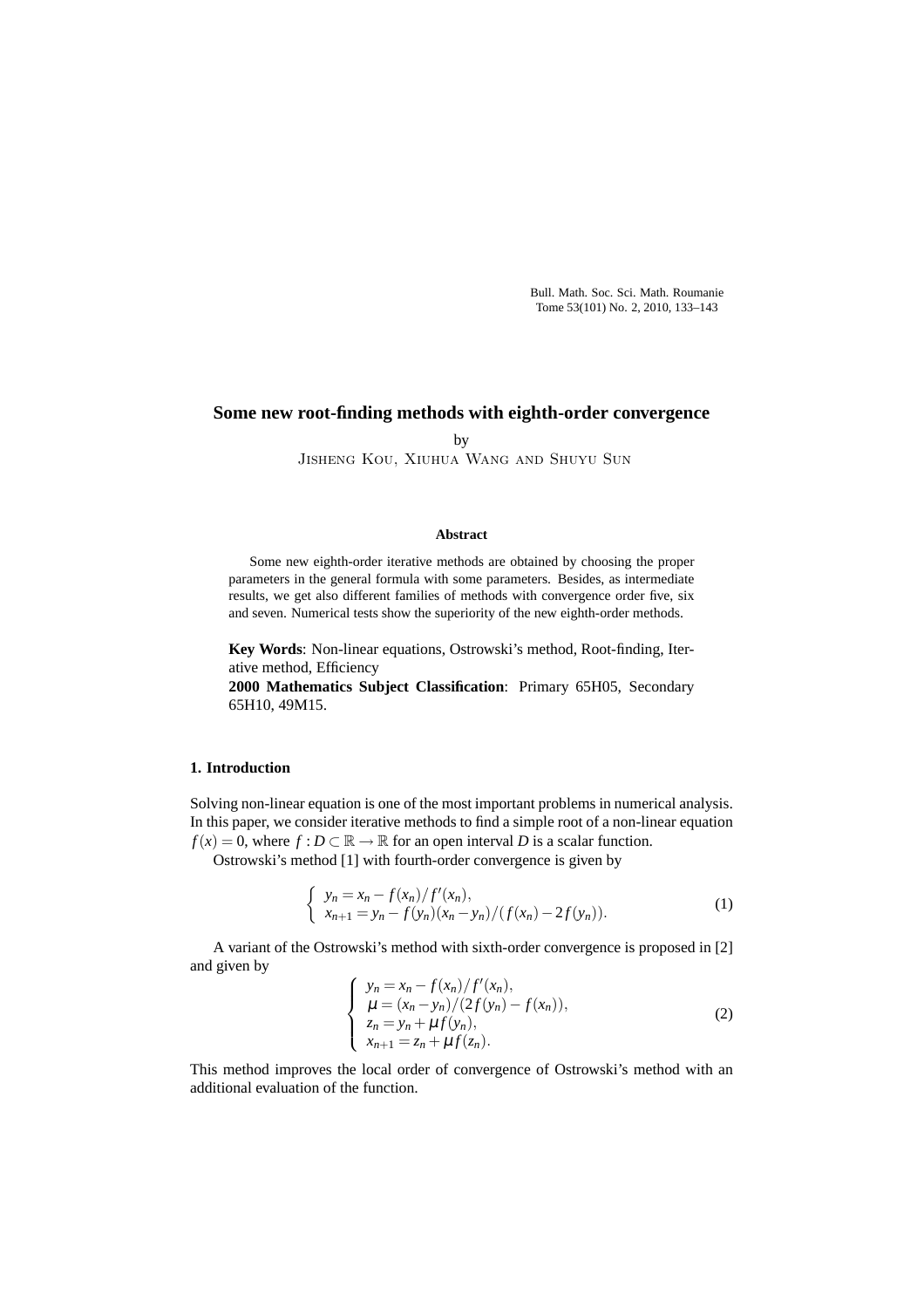Motivated by this method, Sharma and Guha [3] present the following family:

$$
\begin{cases}\n y_n = x_n - f(x_n) / f'(x_n), \\
 z_n = y_n - f(y_n) (x_n - y_n) / (f(x_n) - 2f(y_n)), \\
 x_{n+1} = z_n - \frac{f(x_n) + af(y_n)}{f(x_n) + (a-2)f(y_n)} \frac{f(z_n)}{f'(x_n)},\n\end{cases}
$$
\n(3)

where  $a \in \mathbb{R}$ . For  $a = 0$  in (3), the method (2) is obtained.

Furthermore, Chun and Ham [4] present the following family:

$$
\begin{cases}\n y_n = x_n - f(x_n) / f'(x_n), \\
 z_n = y_n - f(y_n) (x_n - y_n) / (f(x_n) - 2f(y_n)), \\
 x_{n+1} = z_n - H(u_n) \frac{f(z_n)}{f'(x_n)},\n\end{cases}
$$
\n(4)

where  $u_n = f(y_n)/f(x_n)$  and  $H(t)$  represents a real-valued function. It is observed that if taking  $H(t) = 1/(1-2t)$ , then the method defined by (4) reduces to (2). They prove that if any function  $H(t)$  satisfies the properties  $H(0) = 1, H'(0) = 2, |H''(0)| < \infty$ , the method defined by (4) is a sixth-order variant of Ostrowski's method.

Based on (2), a family of modified Ostrowski's methods with seventh-order convergence is presented by Kou et al. in [5]

$$
\begin{cases}\ny_n = x_n - f(x_n)/f'(x_n), \\
z_n = y_n - f(y_n)(x_n - y_n)/(f(x_n) - 2f(y_n)), \\
x_{n+1} = z_n - [(1 + H_2(x_n, y_n))^2 + H_\alpha(y_n, z_n)] \frac{f(z_n)}{f'(x_n)},\n\end{cases} (5)
$$

where  $H_2(x_n, y_n) = f(y_n)/(f(x_n) - 2f(y_n))$  and  $H_{\alpha}(y_n, z_n) = f(z_n)/(f(y_n) - \alpha f(z_n)),$  $\alpha \in \mathbb{R}$ .

Anther family of seventh-order methods has been studied in [6]. Recently, some eighth-order methods are also presented in [7, 8, 9, 10, 11]. Kou et al. in [11] propose two families of new methods with eighth-order convergence as the following.

One family of methods is given by

$$
\begin{cases}\nH_{\beta}(y_n, z_n) = \frac{f(z_n)}{f(y_n) - \beta f(z_n)}, \\
x_{n+1} = z_n - \left[ (1 + H_2(x_n, y_n))^2 + (1 + 4H_2(x_n, y_n))H_{\beta}(y_n, z_n) \right] \frac{f(z_n)}{f'(x_n)},\n\end{cases} (6)
$$

where  $\beta \in \mathbb{R}$ .

The other is given by

$$
\begin{cases}\n u_n = z_n - (1 + H_2(x_n, y_n))^2 \frac{f(z_n)}{f'(x_n)}, \\
 x_{n+1} = u_n - (1 + 4H_2(x_n, y_n)) \frac{z_n - u_n}{y_n - u_n - \beta(z_n - u_n)} \frac{f(z_n)}{f'(x_n)},\n\end{cases} (7)
$$

where  $\beta \in \mathbb{R}$ .

In (6) and (7),  $y_n$ ,  $z_n$  and  $H_2(x_n, y_n)$  are defined by

$$
\begin{cases}\ny_n = x_n - f(x_n)/f'(x_n), \\
H_2(x_n, y_n) = f(y_n)/(f(x_n) - 2f(y_n)), \\
z_n = y_n - H_2(x_n, y_n)(x_n - y_n).\n\end{cases}
$$
\n(8)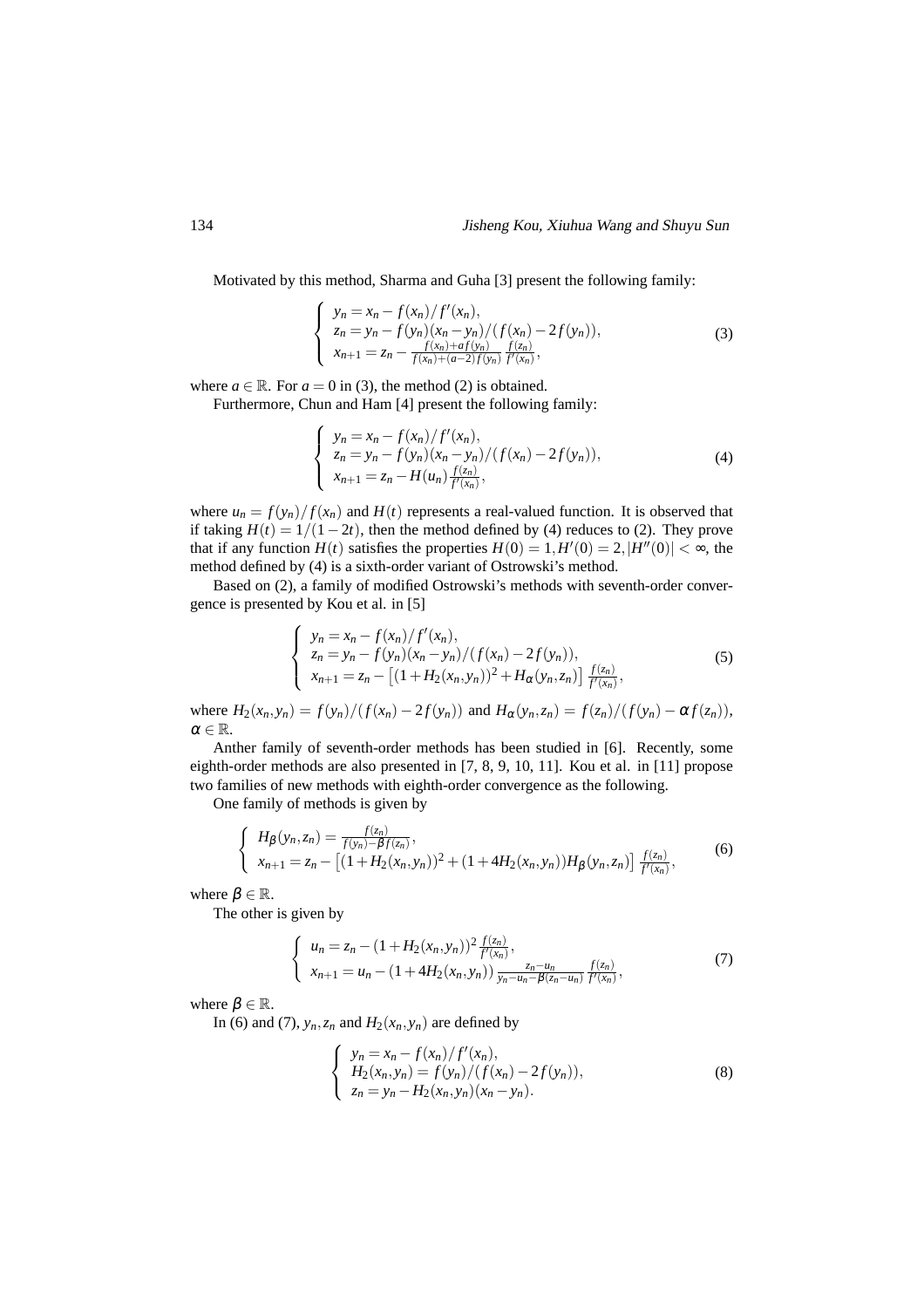In this paper, we present a class of new iterative methods with some parameters for the non-linear equation. By choosing the proper parameters, we get different families of methods with convergence order five, six, seven and eight respectively. Numerical tests show the new eighth-order methods work better than the other compared methods. The convergence analysis is also given.

## **2. Main results**

We consider the iteration scheme consisting of two substeps. The first substep is one iterate to get  $z_n$  from  $x_n$ , namely

$$
\begin{cases}\ny_n = x_n - \frac{f(x_n)}{f'(x_n)}, \\
H_v(x_n, y_n) = \frac{f(y_n)}{f(x_n) - vf(y_n)}, \\
z_n = y_n - \left(H_v(x_n, y_n) + (2 - v)H_v(x_n, y_n)^2 + tH_v(x_n, y_n)^3\right)\frac{f(x_n)}{f'(x_n)},\n\end{cases} \tag{9}
$$

where  $v, t \in \mathbb{R}$ .

Let

$$
K_u(y_n, z_n) = \frac{f(z_n)}{f(y_n) - uf(z_n)},
$$
\n(10)

where  $u \in \mathbb{R}$ . Denote  $H_v = H_v(x_n, y_n)$  and  $K_u = K_u(y_n, z_n)$ . The second substep is to calculate  $x_{n+1}$  from the new point  $z_n$  by a family of methods given by

$$
x_{n+1} = z_n - (P^T Q) \frac{f(z_n)}{f'(x_n)},
$$
\n(11)

where

$$
P = (1, a_1, a_2, a_3, a_4, a_5, a_6, a_7, a_8)^T, \tag{12}
$$

$$
Q = (1, H_v, H_v^2, H_v^3, H_v^4, H_v K_u, H_v^2 K_u, K_u, K_u^2)^T, \tag{13}
$$

and  $a_1 \cdots a_8 \in \mathbb{R}$ .

If taking different parameters  $a_1$ ,  $a_2$ ,  $a_3$ ,  $a_4$ ,  $a_5$ ,  $a_6$ ,  $a_7$ ,  $a_8$ ,  $u$ ,  $v$ ,  $t$ , we can obtain different families of methods with convergence order five, six, seven and eight. The convergence analysis is shown in the following theorem.

**Theorem 1.** Assume that the function  $f: D \subset \mathbb{R} \to \mathbb{R}$  for an open interval D has a simple *root x*<sup>∗</sup> ∈ *D. Furthermore assume that f*(*x*) *is sufficiently smooth in the neighborhood of the root x*∗ *, and z<sup>n</sup> is given by* (9)*. If the initial approximation x*<sup>0</sup> *is sufficiently close to x* ∗ *, then*

(I) *for*  $a_1$ ,  $a_2$ ,  $a_3$ ,  $a_4$ ,  $a_5$ ,  $a_6$ ,  $a_7$ ,  $a_8$ ,  $u$ ,  $v$ ,  $t \in \mathbb{R}$ , the methods defined by (11) *can be of fifthorder convergence.*

(II) *for*  $a_1 = 2, a_2, a_3, a_4, a_5, a_6, a_7, a_8, u, v, t \in \mathbb{R}$ , the methods defined by (11) *can be of sixth-order convergence.*

 $(III)$  *for*  $a_1 = 2, a_2 = 1 + 2v - v^2 + t, a_7 = 1, a_3, a_4, a_5, a_6, a_8, u, v, t \in \mathbb{R}$ , the methods de*fined by* (11) *can be of seventh-order convergence.*

 $(V)$  *for*  $a_1 = 2$ ,  $a_2 = 1 + 2v - v^2 + t$ ,  $a_3 = 6v - 2v^2 - 4 + tv + 2t$ ,  $a_5 = 4$ ,  $a_7 = 1$ ,  $a_4$ ,  $a_6$ ,  $a_8, u, v, t \in \mathbb{R}$ , the methods defined by (11) *can be of eighth-order convergence*.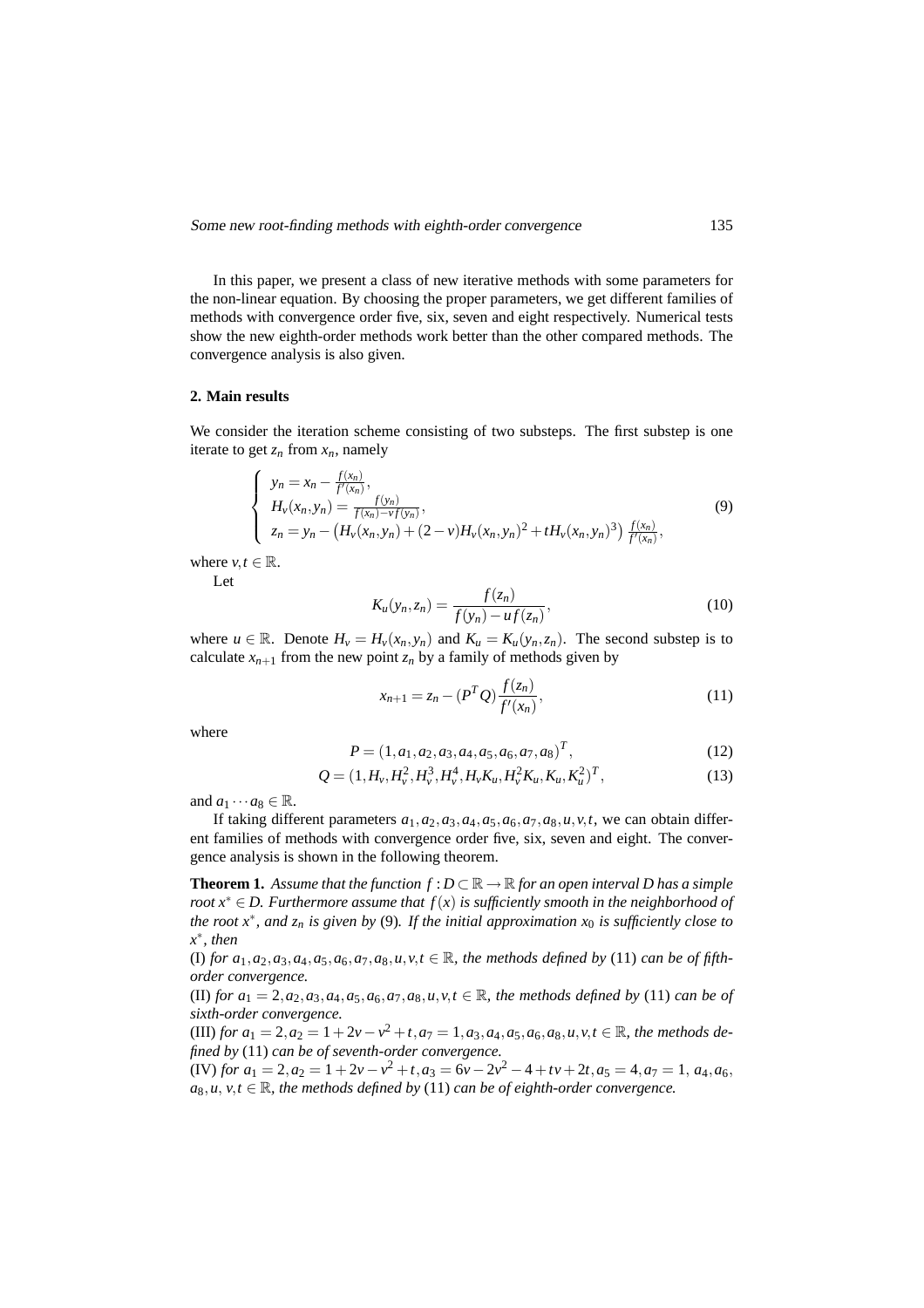**Proof.** Using Taylor expansion and taking into account  $f(x^*) = 0$ , we have

$$
f(x_n) = f'(x^*) \left[ e_n + c_2 e_n^2 + c_3 e_n^3 + c_4 e_n^4 + c_5 e_n^5 + c_6 e_n^6 + O(e_n^7) \right],\tag{14}
$$

where  $c_k = (1/k!) f^{(k)}(x^*) / f'(x^*)$ ,  $k = 2, 3, \dots$ . Furthermore, we have

$$
f'(x_n) = f'(x^*) \left[ 1 + 2c_2 e_n + 3c_3 e_n^2 + 4c_4 e_n^3 + 5c_5 e_n^4 + 6c_6 e_n^5 + O(e_n^6) \right].
$$
 (15)

and hence, we have

$$
y_n - x^* = c_2 e_n^2 - 2 (c_2^2 - c_3) e_n^3 + (4c_2^3 - 7c_2 c_3 + 3c_4) e_n^4 - (8c_2^4 + 6c_3^2 + 10c_2 c_4 - 20c_2^2 c_3 - 4c_5) e_n^5 + (5c_6 - 13c_2 c_5 - 17c_4 c_3 + 28c_4 c_2^2 + 33c_2 c_3^2 - 52c_2^3 c_3 + 16c_2^5) e_n^6 + O(e_n^7).
$$
 (16)

Again expanding  $f(y_n)$  about  $x^*$  and from (16), we have

$$
f(y_n) = f'(x^*)[c_2e_n^2 - 2(c_2^2 - c_3)e_n^3 + (5c_2^3 - 7c_2c_3 + 3c_4)e_n^4 - (12c_2^4 + 6c_3^2 + 10c_2c_4 - 24c_2^2c_3 - 4c_5)e_n^5 + (5c_6 - 13c_2c_5 - 17c_4c_3 + 34c_4c_2^2 + 37c_2c_3^2 - 73c_3c_2^3 + 28c_2^5)e_n^6 + O(e_n^7)]. \tag{17}
$$

Furthermore, we have

$$
H_v(x_n, y_n) = c_2e_n + (2c_3 + (v-3)c_2^2)e_n^2 + (3c_4 + (4v-10)c_2c_3 + (v^2 - 6v + 8)c_2^3)e_n^3 + ((6v - 14)c_2c_4 + (37 - 32v + 6v^2)c_2^2c_3 + (25v - 9v^2 + v^3 - 20)c_2^4 + (4v - 8)c_3^2 + 4c_5)e_n^4 + [(8v - 18)c_2c_5 + 5c_6 + (48 - 88v + 51v^2 - 12v^3 + v^4)c_2^5 + (12v - 22)c_3c_4 + (9v^2 - 46v + 51)c_2^2c_4 + (55 - 56v + 12v^2)c_2c_3^2 + (8v^3 - 66v^2 + 166v - 118)c_2^3c_3\Big]e_n^5 + O(e_n^6).
$$
 (18)

So it follows that

$$
z_n - x^* = y_n - x^* - (H_v(x_n, y_n) + (2 - v)H_v(x_n, y_n)^2 + tH_v(x_n, y_n)^3) \frac{f(x_n)}{f'(x_n)}
$$
  
=  $((v^2 - 4v - t + 5)c_2^3 - c_2c_3) e_n^4$   
+  $[(2v^3 - 16v^2 + 40v - 3vt + 10t - 36)c_2^4 - 2c_3^2 - 2c_2c_4$   
+  $(6v^2 - 24v - 6t + 32)c_2^2c_3] e_n^5 + [(3v^4 - 34v^3 + 140v^2 - 248v - 6v^2t + 39vt - 62t + 170)c_2^5 + (9v^2 - 9t - 36v + 48)c_2^2c_4$   
+  $(296v - 122v^2 + 16v^3 - 24vt + 74t - 262)c_2^3c_3 - 7c_3c_4 - 3c_2c_5$   
+  $(66 - 48v + 12v^2 - 12t)c_2c_3^2]e_n^6 + O(e_n^7).$  (19)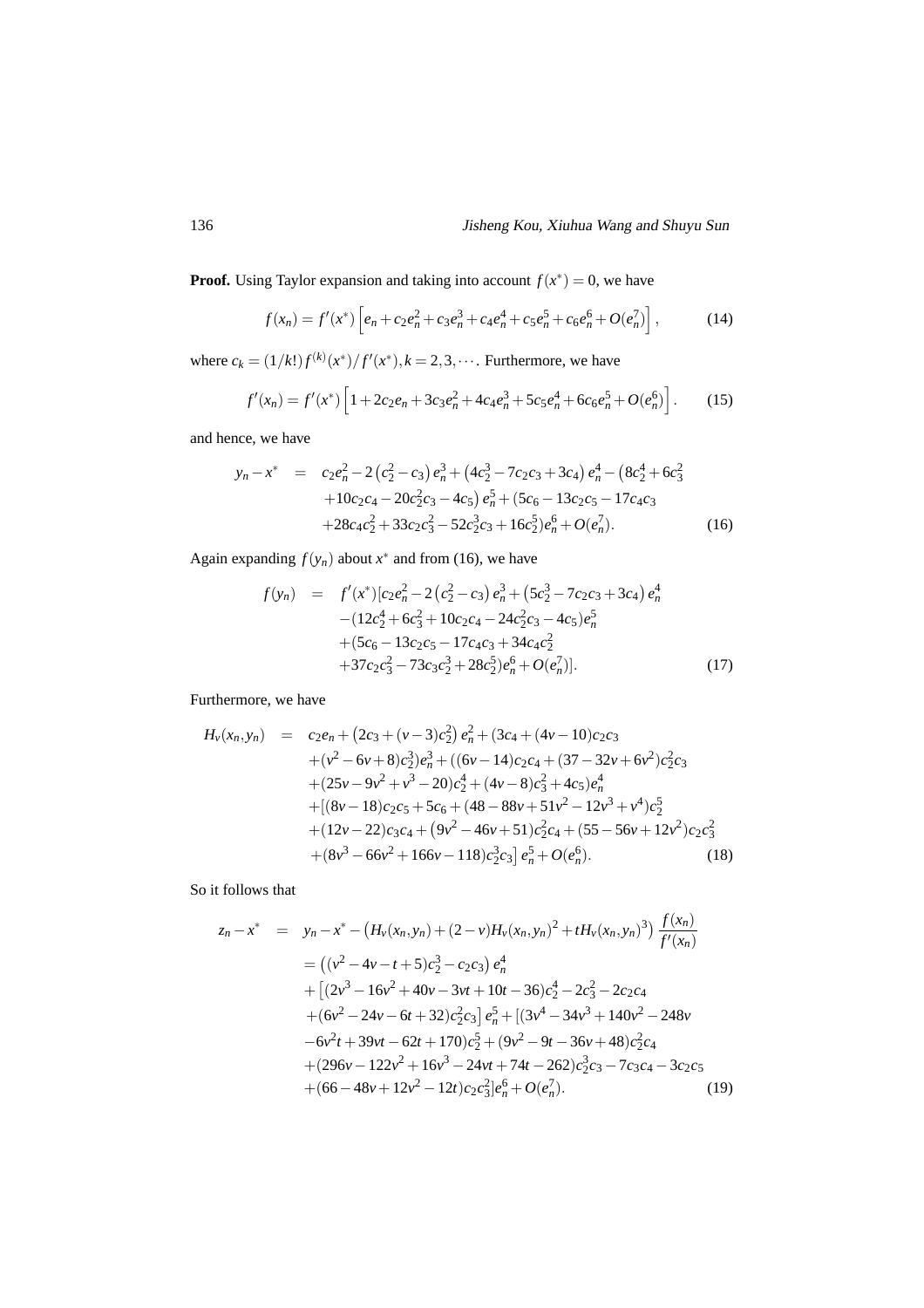Taylor expansion of  $f(z_n)$  about  $x^*$  is

$$
f(z_n) = f'(x^*) \left[ (z_n - x^*) + c_2 (z_n - x^*)^2 + O((z_n - x^*)^3) \right].
$$
 (20)

Then we have

$$
K_u(y_n, z_n) = ((v^2 - 4v - t + 5)c_2^2 - c_3)e_n^2
$$
  
+ 
$$
[(2v^3 - 14v^2 + 32v - 3vt + 8t - 26)c_2^3 - 2c_4]e_n^3
$$
  
+ 
$$
(4v^2 - 16v - 4t + 20)c_2c_3e_n^3 + [(93 + 33vt - 10ut + 26uv^2 - 6v^2t + v^4u - 40uv - 8v^3u + t^2u - 164v + 107v^2 - 30v^3 - 41t + 8uvt - 2v^2ut + 3v^4 + 25u)c_2^4
$$
  
+ 
$$
(12v^3 - 79v^2 + 172v - 130 - 18vt + 8uv - 2uv^2 + 2ut + 43t - 10u)c_2^2c_3 + (19 - 4t + u + 4v^2 - 16v)c_3^2
$$
  
+ 
$$
(6v^2 - 24v - 6t + 29)c_2c_4 - 3c_5[e_n^4 + O(e_n^5)].
$$
 (21)

Since we get from (11) that

$$
e_{n+1} = z_n - x^* - (1 + a_1 H_v + a_2 H_v^2 + a_3 H_v^3 + a_4 H_v^4 + a_5 H_v K_u
$$
  
+ 
$$
a_6 H_v^2 K_u + a_7 K_u + a_8 K_u^2 \frac{f(z_n)}{f'(x_n)},
$$

then we have

$$
e_{n+1} = (a_1 - 2) \left[ c_2^2 c_3 + (t - v^2 + 4v - 5) c_2^4 \right] e_n^5 + \phi_1 e_n^6 + \phi_2 e_n^7 + \phi_3 e_n^8 + O(e_n^9), \quad (22)
$$

where

$$
\phi_1 = (96v - 36v^2 - 92 - 15a_1t - 6tv + 25a_1v^2 - 65a_1v - 25a_7 + 24t
$$
  
+ 61a\_1 + 4v^3 + 4a\_1tv + 2a\_7v^2t + 10a\_7t + a\_2t - 8a\_7vt  
+ 8a\_7v^3 - a\_2v^2 - a\_7t^2 + 4a\_2v - 3a\_1v^3 - a\_7v^4 - 26a\_7v^2  
- 5a\_2 + 40a\_7v)c\_2^5 + (a\_2 + 83 + 10a\_7 - 47a\_1 + 8a\_1t  
+ 33a\_1v - 8a\_1v^2 + 2a\_7v^2 - 60v + 15v^2 - 2a\_7t - 15t  
- 8a\_7v)c\_2^3c\_3 + (2a\_1 - 4)c\_2^2c\_4 + (4a\_1 - a\_7 - 7)c\_2c\_3^2,

$$
\phi_2 = (524 + 352v^2 - 688v + 130a_1t + 90tv - 315a_1v^2 + 596a_1v
$$
  
\n
$$
+a_3t + 8a_5v^3 + 6v^4 + 360a_7 - 12tv^2 - 172t - 440a_1 - 5a_3
$$
  
\n
$$
-76v^3 - 72a_1tv - 76a_7v^2t - 25a_5 - 172a_7t - 18a_2t
$$
  
\n
$$
+190a_7vt - 228a_7v^3 + 32a_2v^2 + 20a_7t^2 - 82a_2v + 72a_1v^3
$$
  
\n
$$
+48a_7v^4 - 26a_5v^2 - a_5v^4 + 4a_3v + 40a_5v - a_3v^2 - 6a_1v^4 - a_5t^2
$$
  
\n
$$
+10a_5t - 4a_2v^3 - 4a_7v^5 + 552a_7v^2 + 76a_2 + 2a_5v^2t
$$
  
\n
$$
+5a_2tv + 10a_7v^3t + 10a_1tv^2 - 6a_7t^2v - 8a_5vt - 688a_7v)c_2^6
$$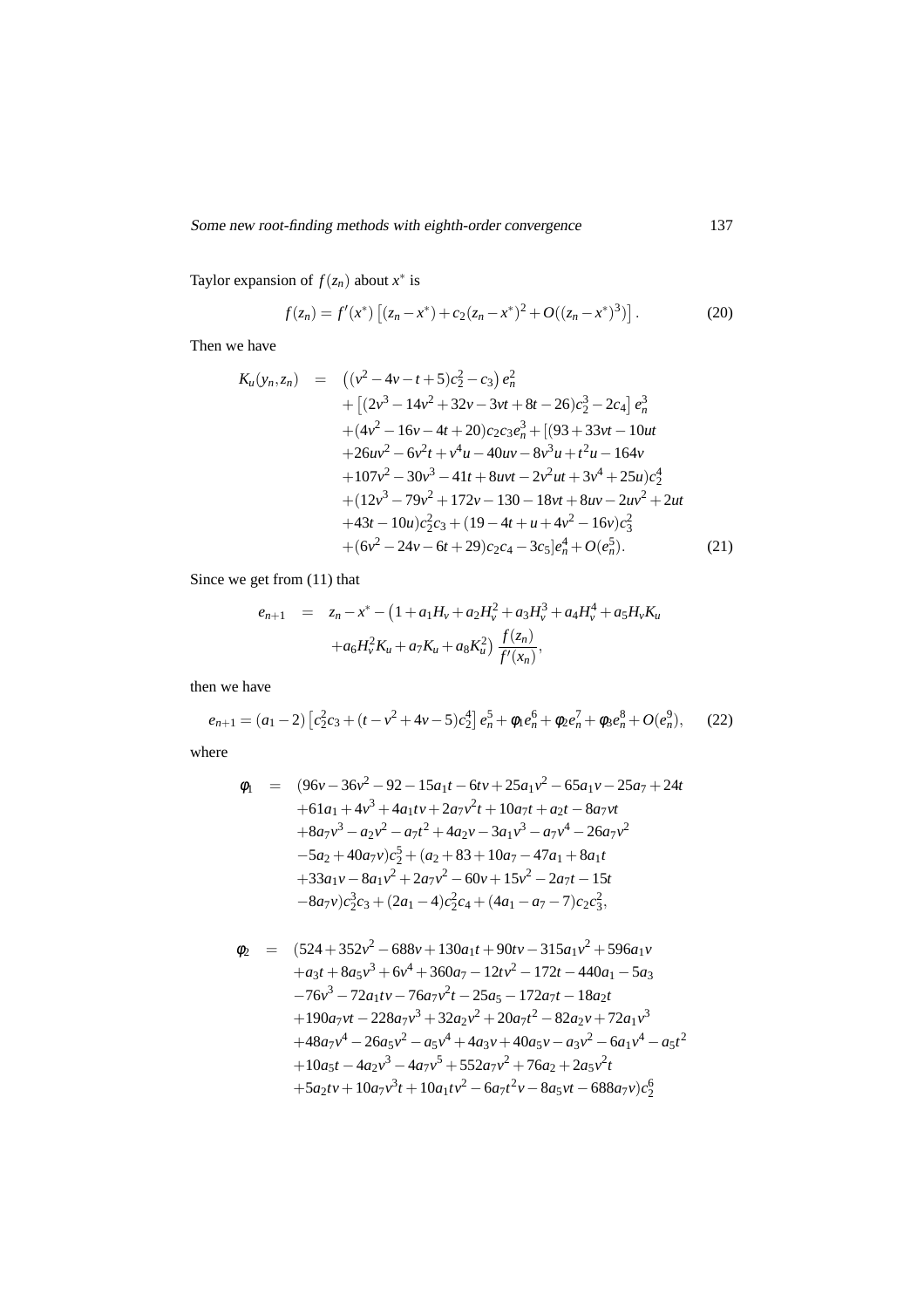$$
+ (856v - 328v2 - 828 - 141a1t - 57tv + 242a1v2 - 624a1v \n- 342a7 + 214t + 597a1 + a3 + 38v3 + 40a1tv + 20a7v2t + 10a5 \n+ 124a7t + 10a2t - 86a7vt + 84a7v3 - 10a2v2 - 10a7t2 + 42a2v \n- 30a1v3 - 10a7v4 + 2a5v2 - 8a5v - 2a5t - 296a7v2 - 60a2 \n+ 496a7v)c24c3 + (-4a7t + 124 + 20a7 + 12a1t + 22v2 - 12a1v2 \n+ 50a1v - 16a7v + 2a2 - 88v + 4a7v2 - 73a1 - 22t)c23c4 \n+ (3a1 - 6)c22c5 + (24a1t + 64a7 - 24a1v2 + 6a2 - 12a7t \n- 42t - 168v - 157a1 + 248 - a5 +
$$

and

$$
\phi_3 = (218tv^2 - 24a_8tv^3 + 3848v - 63a_7v^4u - 21a_7t^2v^2 - 3a_8t^2v^2 \n-90a_5tv^2 + 3a_7v^4ut - 2390a_7tv + 78a_8tv^2 + 3a_8tv^4 + 300a_7uv \n-105a_2tv + 15a_2tv^2 - 7a_5t^2v + 12a_5tv^3 + 224a_5tv - a_7v^6u \n-125a_8 + 962t + 2438a_1 - 6450a_7v^2 - 25a_6 + 2a_6v^2t + 12a_8t^2v \n+30a_7v^4t - 330a_7v^3t - 120a_8tv + a_7t^3u - 210a_1tv^2 - 8a_6vt \n+12a_7v^5u + 6a_3tv + 75a_7ut - 129v^4 - 2538v^2 + 8v^5 + 816v^3 \n+156a_7v^5 - 20tv^3 - 26a_6v^2 + 10a_6t + a_8t^3 + 914a_2v \n-63a_8v^4 - 850a_1t - 10a_7v^6 - 223a_7t^2 + 3372a_7v^3 + 1670a_7t \n-10a_1v^5 + 138a_7t^2v + 20a_1tv^3 + 732a_1tv + 435a_5 + 1334a_7tv^2 \n-15a_7ut^2 - 315a_7uv^2 - 5a_4 + 184a_7uv^3 - 2971a_7 + 91a_3 - t^2 \n-5a_5v^5 - 663a_2 - 24a_7v^3ut - 99a_3v - 202a_5t - 492a_2v^2 + 75a_8t \n-15a_8t^2 + 183a_2t + 6680a_7v - 10a_2v^4 + 39a_3v^2 + 300a_8v + 12a_8v^5 \n-
$$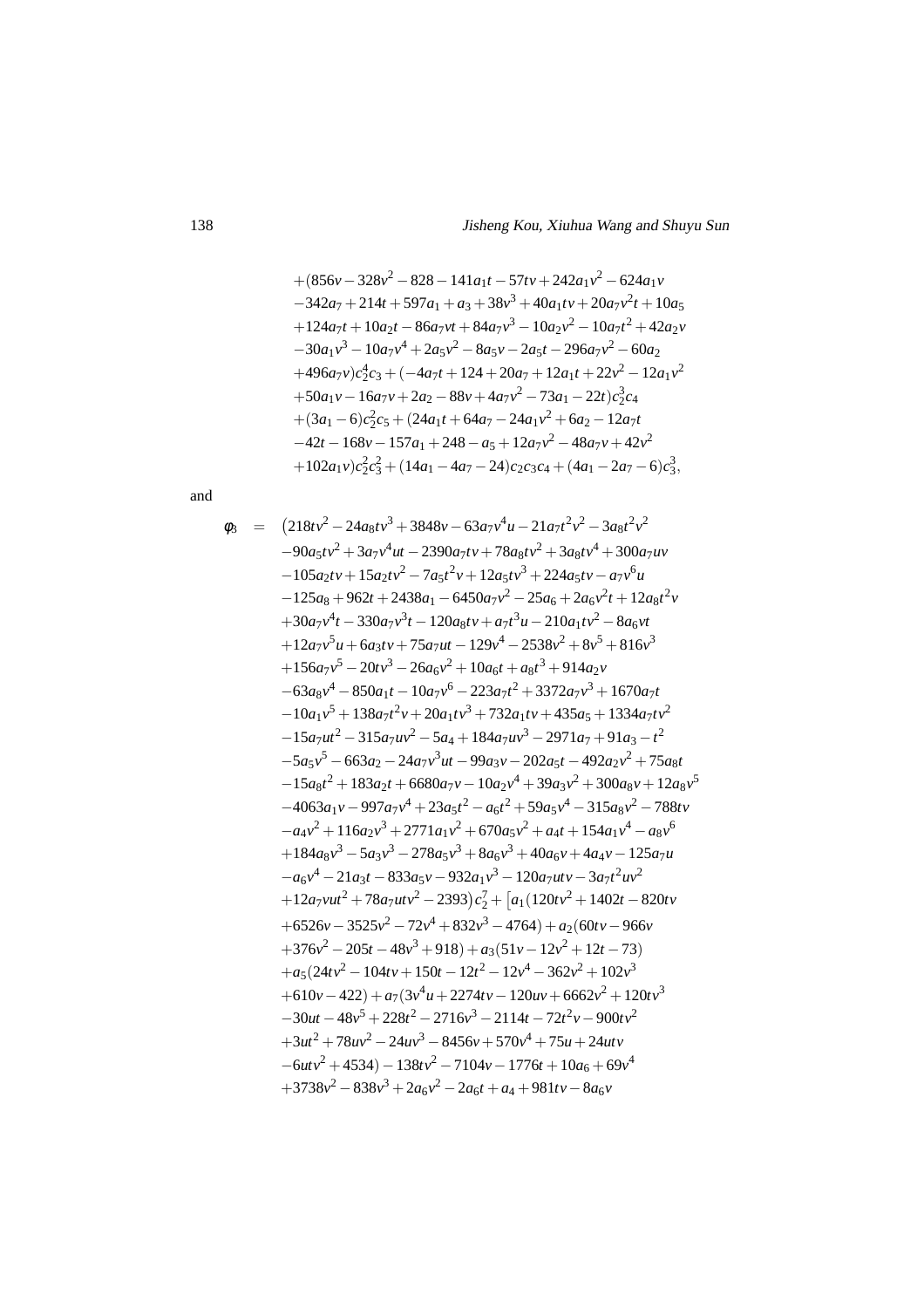Some new root-finding methods with eighth-order convergence

$$
+a_{8}(24tv-6tv^{2}+3v^{4}-30t+3t^{2}-120v+78v^{2}
$$
\n
$$
-24v^{3}+75)+5332]c_{2}^{5}c_{3}+(1232v-132a_{7}tv+308t+880a_{1}
$$
\n
$$
-460a_{7}v^{2}-476v^{2}+56v^{3}+64a_{2}v-207a_{1}t-15a_{7}t^{2}+128a_{7}v^{3}
$$
\n
$$
+196a_{7}t+60a_{1}tv+20a_{5}+30a_{7}tv^{2}-549a_{7}+2a_{3}-94a_{2}
$$
\n
$$
-4a_{5}t-15a_{2}v^{2}+15a_{2}t+784a_{7}v-922a_{1}v-15a_{7}v^{4}-84tv
$$
\n
$$
+359a_{1}v^{2}+4a_{5}v^{2}-16a_{5}v-45a_{1}v^{3}-1184)c_{2}^{4}c_{4}
$$
\n
$$
+[29v^{2}-29t+a_{7}(30+6v^{2}-6t-24v)-116v+3a_{2}
$$
\n
$$
+a_{1}(16t+67v-16v^{2}-99)+165]c_{2}^{3}c_{5}+(2304a_{7}v-2940-120a_{1}v^{3}+352a_{7}v^{3}+87a_{5}-3a_{8}v^{2}-1667a_{7}+3036v
$$
\n
$$
-a_{6}-16a_{5}t+12a_{8}v-2385a_{1}v-65a_{5}v-15a_{8}+144v^{3}
$$
\n
$$
-15a_{7}u+936a_{1}v^{2}+16a_{5}v^{2}-216tv+40a_{2}t+3a_{8}t+576a_{7}t
$$
\n
$$
+2294a_{1}-368a_{7}tv+176a_{2}v+8a_{3}-40a_{7}t^{2}+160a_{1}tv+3a_{7}ut
$$
\n
$$
-3a_{7}uv^{2}+1
$$

This means that the methods defined by (11) are at least fifth-order convergent when  $a_1, a_2, a_3, a_4, a_5, a_6, a_7, a_8, u, v, t \in \mathbb{R}$ .

If we take  $a_1 = 2, a_2, a_3, a_4, a_5, a_6, a_7, a_8, u, v, t \in \mathbb{R}$ , then

$$
e_{n+1} = [(30+2tv-5a_2-25a_7-34v+14v^2-2v^3-6t+40a_7v-26a_7v^2+10a_7t+8a_7v^3-a_7v^4-a_7t^2+4a_2v+a_2t-a_2v^2-8a_7vt+2a_7v^2t)c_2^5+(1-a_7)c_2c_3^2+(6v-11+t-v^2+10a_7+a_2+2a_7v^2-2a_7t-8a_7v)c_2^2c_3|e_9^6+O(e_n^7).
$$
\n(23)

This means that the methods defined by (11) are at least sixth-order convergent in this case.

Furthermore, if we take  $a_1 = 2$ ,  $a_2 = 1 + 2v - v^2 + t$ ,  $a_7 = 1$ ,  $a_3$ ,  $a_4$ ,  $a_5$ ,  $a_6$ ,  $a_8$ ,  $u$ ,  $v$ ,  $t \in$  $\mathbb{R}$ , then

$$
e_{n+1} = [(80 + tv^3 - 8tv^2 + 23tv - 114v + 66v^2 - 18v^3 + 2v^4 - t^2v - 26t + 2t^2 - 5a_3 - 25a_5 + 4a_3v - a_3v^2 + a_3t + 40a_5v - 26a_5v^2 + 10a_5t - 8a_5vt + 2a_5v^2t + 8a_5v^3 - a_5v^4 - a_5t^2)c_2^6(6t - 36 + 26v - 6v^2 - tv + a_3 + 10a_5 - 8a_5v + 2a_5v^2 - 2a_5t)c_2^4c_3 + (4 - a_5)c_2^2c_3^3]e_n^7 + O(e_n^8).
$$
 (24)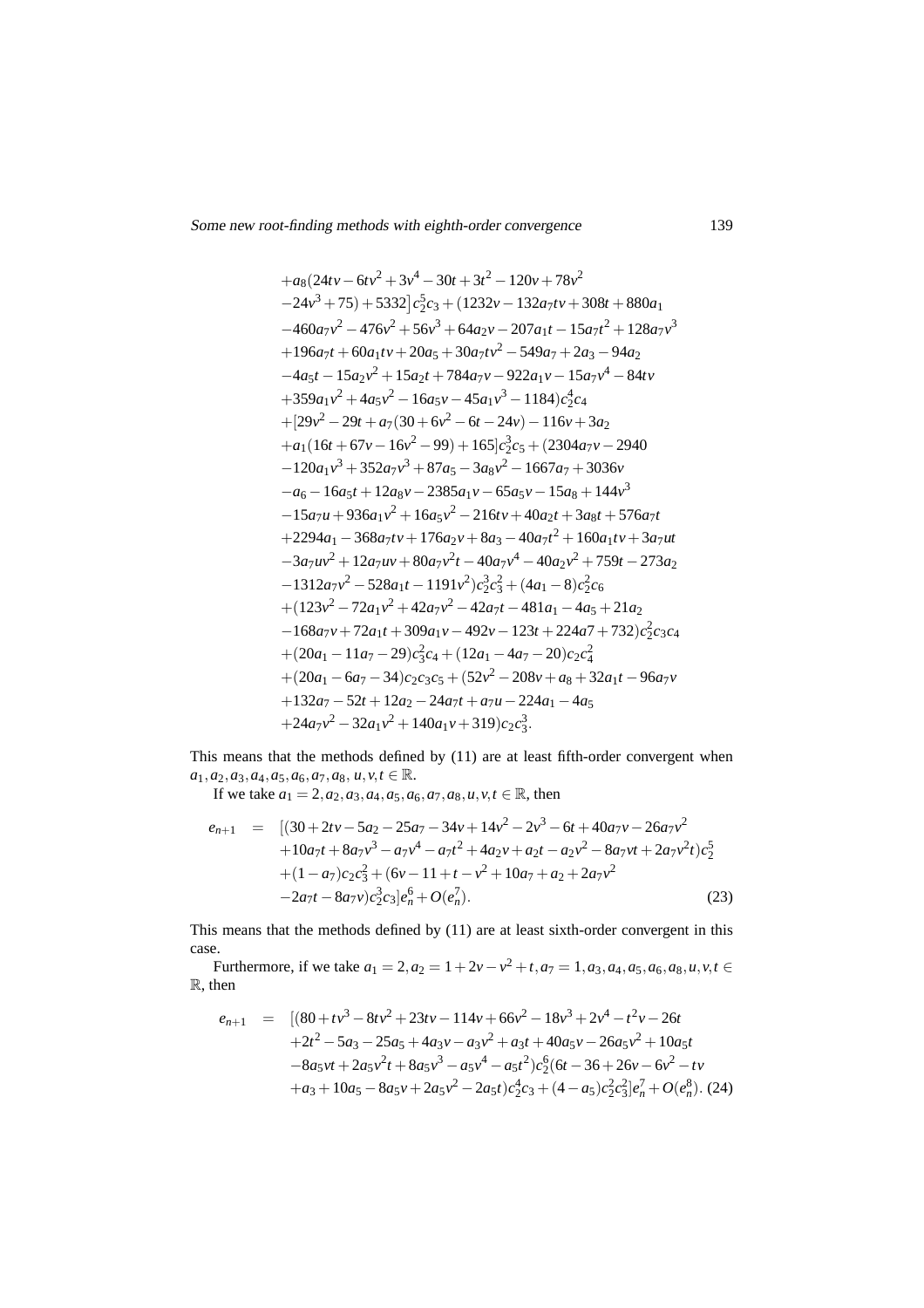This means that the methods defined by (11) are at least seventh-order convergent in this case.

From (22) and (24), it is easy to know that if we take  $a_1 = 2$ ,  $a_2 = 1 + 2v - v^2 + t$ ,  $a_3 = 2$  $6v - 2v^2 - 4 + tv + 2t$ ,  $a_5 = 4$ ,  $a_7 = 1$ ,  $a_4$ ,  $a_6$ ,  $a_8$ ,  $u$ ,  $v$ ,  $t \in \mathbb{R}$ , then the methods defined by (11) are at least eighth-order convergent. And especially when we take  $a_1 = 2, a_2 =$  $1+2v-v^2+t$ ,  $a_3 = 6v-2v^2-4+tv+2t$ ,  $a_4 = 2v^3-14v^2+32v+5t-25$ ,  $a_5 = 4$ ,  $a_6 =$  $t - v^2 + 9$ ,  $a_7 = 1$ ,  $a_8 = 1 - u$ ,  $u$ ,  $v$ ,  $t \in \mathbb{R}$ , then we can obtain the methods defined by (11) satisfy

$$
e_{n+1} = \left[ (5 - 4v + v^2 - t)c_4c_2^4 - c_4c_3c_2^2 \right] e_n^8 + O(e_n^9). \tag{25}
$$

This ends the proof.  $\Box$ 

Note that if we take  $P = (1, 2, 1, 0, 0, 4, 0, 1, 0)^T$ ,  $v = 2$ ,  $t = 0$ ,  $u \in \mathbb{R}$ , we get a family of eighth-order methods given by (6), so we know that one families of methods stated in [11] is a special one of the family defined by  $(11)$ .

We assume that the computational cost of the first derivative evaluation is the same to the function evaluation, then per iteration the number of function evaluations of the methods given by (11) is four. We consider the definition of efficiency index [12] as  $p^{\frac{1}{w}}$ , where *p* is the order of the method and *w* is the number of function evaluations per iteration required by the method. We have that the methods given by (11) have the max efficiency index equal to  $\sqrt[4]{8} \approx 1.682$ , which is better than the ones of Ostrowski's method ( $\sqrt[3]{4} \approx 1.587$ ), the sixth-order variants given by (2)-(4) ( $\sqrt[4]{6} \approx 1.565$ ) and the seventh-order methods given by (5) ( $\sqrt[4]{7} \approx 1.627$ ).

#### **3. Numerical tests**

Now we employ the new methods given by  $(11)$  to solve some non-linear equations  $P = (1, 2, 1 + 2v - v^2 + t, 6v - 2v^2 - 4 + tv + 2t, 2v^3 - 14v^2 + 32v + 5t - 25, 4, t - 25, 4, t - 14v^2 + 32v + 5t - 25, 4, t - 14, 5, t - 14, 5, t - 14, 5, t - 14, 5, t - 14, 5, t - 14, 5, t - 14, 5, t - 14, 5, t - 14, 5, t - 14, 5, t - 14, 5, t - 14, 5, t - 14, 5,$  $v^2 + 9, 1, 1 - u$ <sup>T</sup>, *v*,*t*,*u* are given in table 1. We compare them with Ostrowski's method (OM), the method [2] given by (2) (GDM), the method [5] given by (5) (KM1) with  $\alpha = 3$ , the method [11] given by (6) (KWM1) and (7) (KWM2) with  $\beta = 3$ .

Table 1 shows the expression of the test functions, the root with fourteen significant digits. In these methods it is necessary to begin with one initial approximation  $x<sub>0</sub>$ . In the second column of Table 2, we present the initial approximations which are the same for all methods.

Displayed in Table 2 are the absolute values of the function  $(|f(x_n)|)$  calculated by costing the same total number of function evaluations (TNFE) required by all methods. Here, the TNFE for all methods is equal to 12.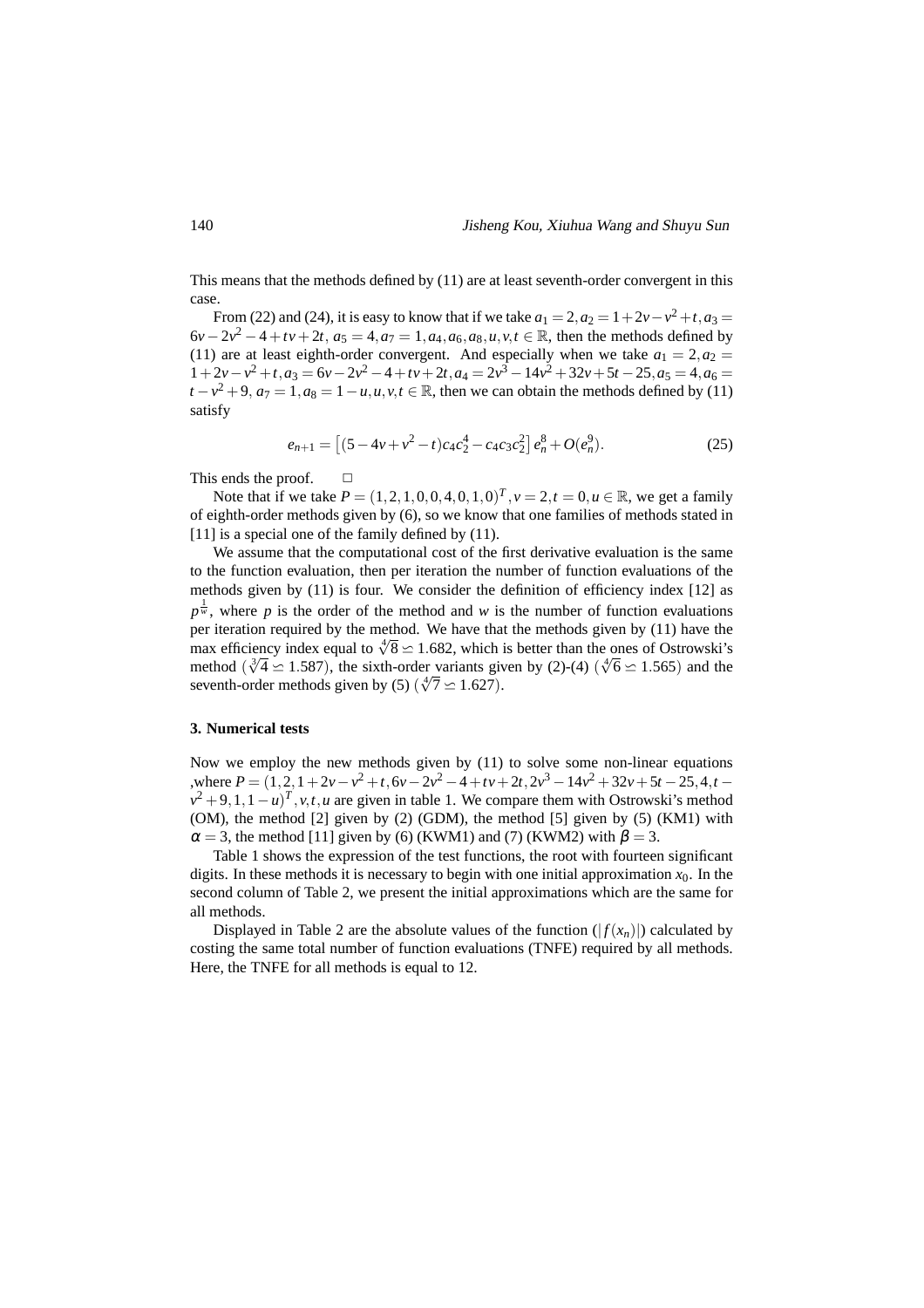Test functions Root November 2012 v u t  $f_1(x) = x^3 + 4x^2 - 15$  1.6319808055661 2 2.2 1  $f_2(x) = xe^{x^2} - \sin^2(x) + 3\cos(x) + 5$  -1.2076478271309 2 -2 1  $f_3(x) = \sin(x) - \frac{1}{2}$ <br> $f_4(x) = 10xe^{-x^2}$ 1.8954942670340 2 -2 1<br>
1.6796306104284 2 -2.5 1<br>
0.73908513321516 2 1 1  $f_4(x) = 10xe^{-x^2} - 1$ <br>  $f_5(x) = \cos(x) - x$ <br>  $f_6(x) = \cos(x) - x$ <br>  $f_7(x) = \cos(x) - x$ <br>  $f_8(x) = \cos(x) - x$ <br>  $f_9(x) = 1$ <br>  $f_1(x) = 10xe^{-x^2} - 1$ <br>  $f_2(x) = 1$ <br>  $f_3(x) = 1$ *f*5(*x*) = cos(*x*)−*x* 0.73908513321516 2 1 1  $f_6(x) = \sin^2(x) - x$ 1.4044916482153 2 -10 1<br>1.7461395304080 2 3.5 1  $f_7(x) = e^{-x} + \cos(x)$  $1.7461395304080$ 

Table 1. Test functions and their roots

Table 2. Comparison of various iterative methods

|                | $x_0$ | 0M            | <b>GDM</b> | KM1       | KWM1       | KWM2        | Eq. $(11)$    |
|----------------|-------|---------------|------------|-----------|------------|-------------|---------------|
| f1             | 2     | 1.03e-228     | 4.46e-179  | 3.93e-276 | 1.33e-438  | $1.04e-440$ | $6.02e - 840$ |
| f <sub>2</sub> | $-1$  | 8.82e-223     | 2.54e-155  | 3.08e-264 | 4.07e-425  | $6.60e-429$ | 1.86e-490     |
| $f_3$          | 1.9   | 8.18e-656     | 5.71e-541  | 2.93e-844 | 4.41e-1299 | 3.38e-1295  | 5.54e-1422    |
| f4             | 1.5   | 1.91e-210     | 7.81e-165  | 1.33e-252 | 5.99e-463  | 2.64e-442   | 1.54e-595     |
| f5             |       | 7.05e-296     | 4.12e-237  | 5.87e-366 | 1.95e-571  | 2.96e-619   | 9.16e-713     |
| f6.            | 1.5   | $6.99e - 300$ | 1.05e-239  | 2.21e-369 | 3.24e-586  | 3.21e-586   | 2.06e-729     |
| f7             | 2     | 1.05e-279     | 1.58e-223  | 1.86e-335 | 4.50e-545  | 2.92e-607   | 9.44e-860     |

Many numerical applications use high precision in their computations. In these types of applications, high order numerical methods are important [2]. As far as the tests we consider, the new eighth-order methods show higher precision than Ostrowski's method with the same TNFE. This superiority of the new eighth-order methods, illustrated by these results, is in accordance with the theory of efficiency analysis developed in the previous section.

# **4. Conclusions**

We have obtained a class of new iterative methods with some parameters for the nonlinear equation. By choosing the proper parameters, we get different families of methods with convergence order five, six, seven and eight. Per iteration the new methods require three evaluations of the function and one evaluation of its first derivative and therefore have the max efficiency index equal to  $\sqrt[4]{8} \approx 1.682$ . Numerical tests demonstrate that the new eighth-order methods are preferable to the classical Ostrowski's method in high precision computations.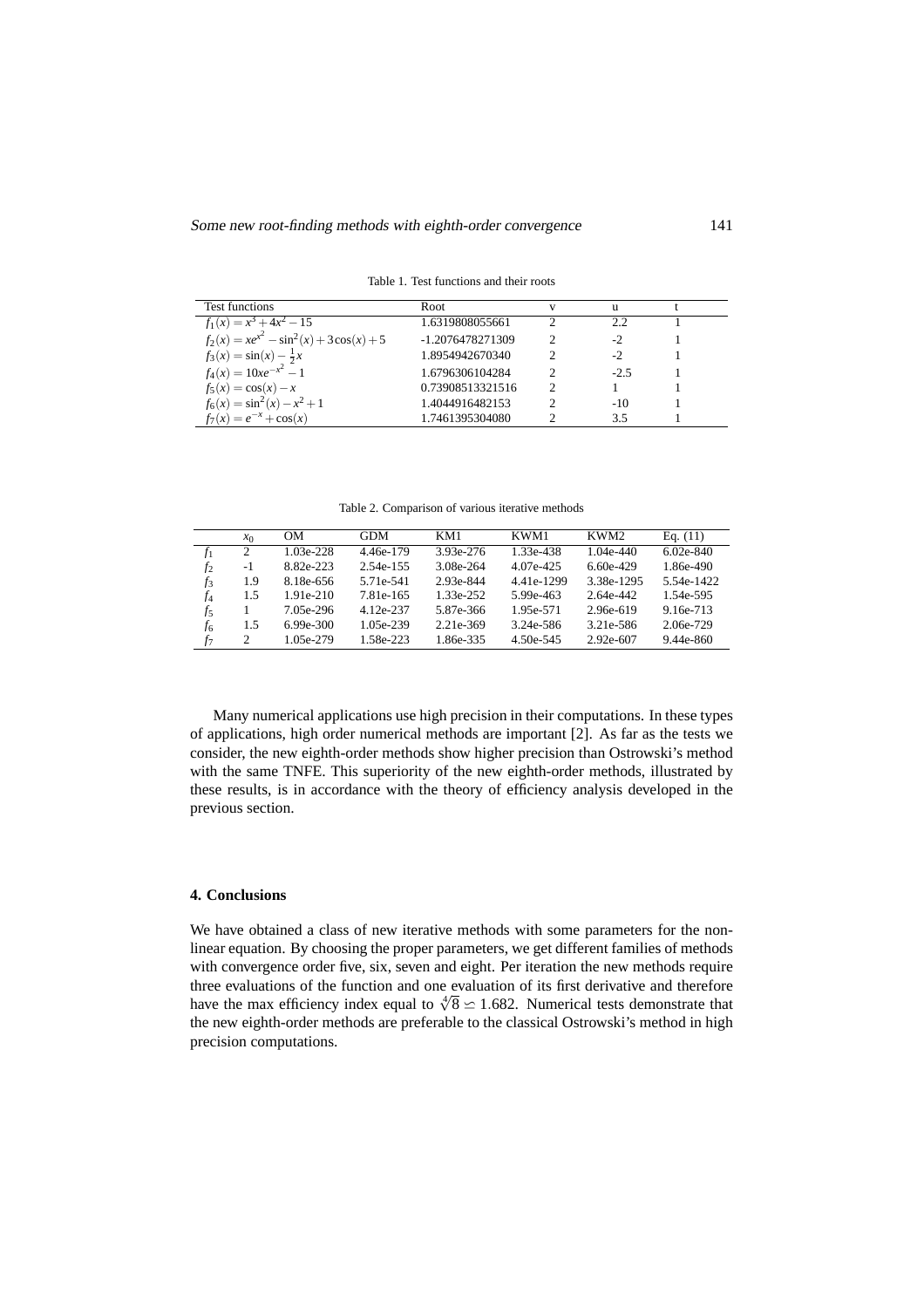# **Acknowledgement**

The authors would like to thank the reviewers for their helpful suggestions. The authors cheerfully appreciate the generous support from the KAUST research fund to Dr. Sun's group.

### **References**

- [1] A.M. Ostrowski, Solutions of Equations and System of Equations, Academic Press, New York, 1960.
- [2] M. GRAU, J. L. DÍAZ-BARRERO, An improvement to Ostrowski root-finding method, Appl. Math. Comput. 173 (2006) 450-456.
- [3] J.R. SHARMA, R.K. GUHA, A family of modified Ostrowski methods with accelerated sixth order convergence, Appl. Math. Comput. 190 (2007) 111-115.
- [4] C. CHUN, Y. HAM, Some sixth-order variants of Ostrowski root-finding methods, Appl. Math. Comput. 193 (2007) 389-394.
- [5] J. Kou, Y. Li, X. Wang, Some variants of Ostrowski's method with seventhorder convergence, J. Comput. Appl. Math. 209 (2007) 153-159.
- [6] MIQUEL GRAU-SÁNCHEZ, Improvements of the efficiency of some three-step iterative like-Newton methods, Numer. Math. 107 (2007) 131-146.
- [7] J. Kou, X. Wang, Y. Li, Some eighth-order root-finding three-step methods, Commun. Nonlinear Sci. Numer. Simulat. 15 (2010) 536-544.
- [8] Weihong Bi, Qingbiao Wu, Hongmin Ren, A new family of eighth-order iterative methods for solving nonlinear equations, Appl. Math. Comput. 214 (2009) 236-245.
- [9] MIQUEL GRAU-SÁNCHEZ, Improving order and efficiency: Composition with a modified Newton's method, J. Comput. Appl. Math. 231 (2009) 592-597.
- [10] Weihong Bi, Hongmin Ren, Qingbiao Wu, Three-step iterative methods with eighth-order convergence for solving nonlinear equations, J. Comput. Appl. Math. 225 (2009) 105-112.
- [11] J. Kou, X. Wang, Some improvements of Ostrowski's method, Appl. Math. Lett. 23 (2010) 92-96.
- [12] W. GAUTSCHI, Numerical Analysis: an Introduction, Birkhäuser, 1997.

Received: 23.11.2009 Revised: 03.02.2010